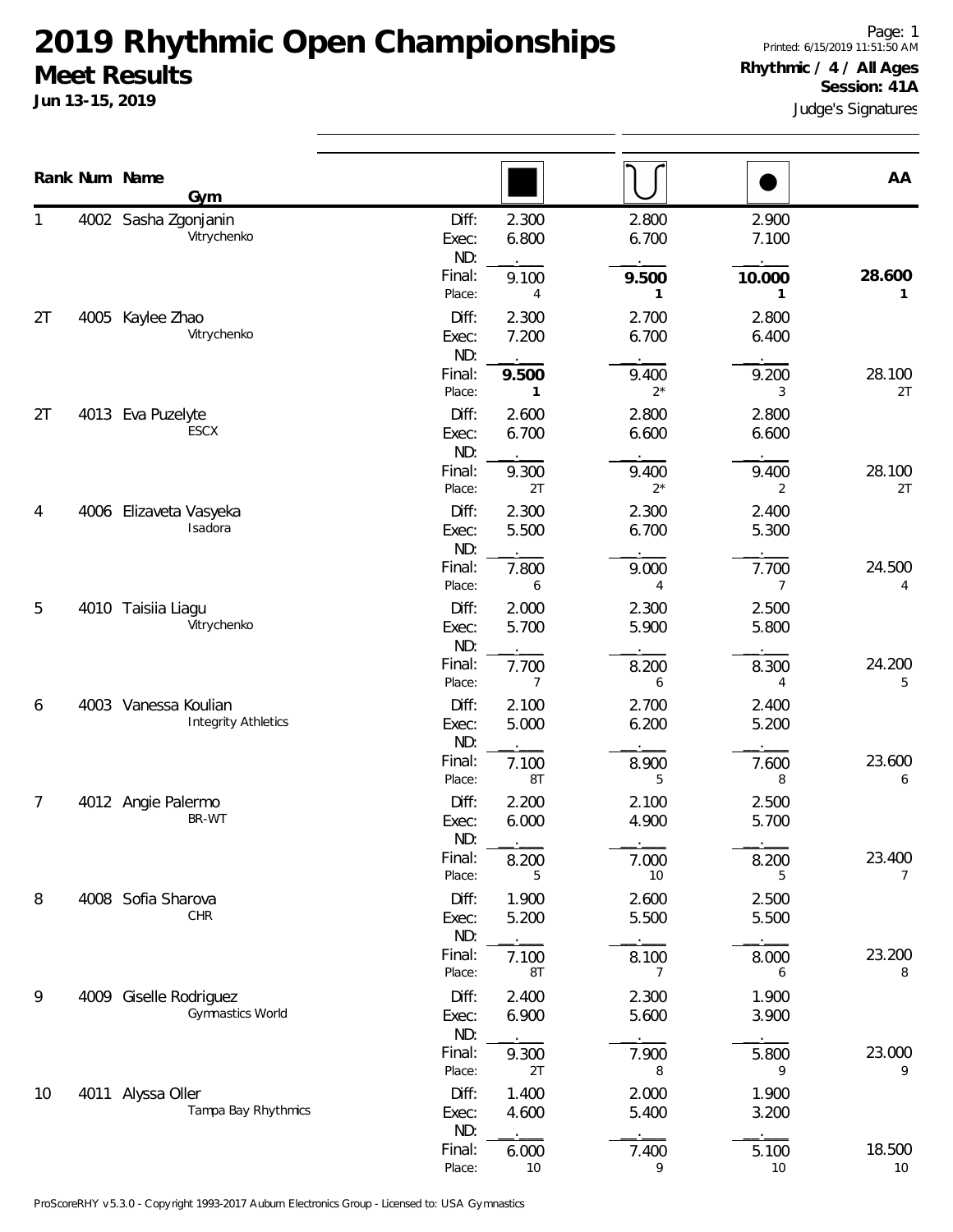**2019 Rhythmic Open Championships**

Page: 2 Printed: 6/15/2019 11:51:50 AM **Rhythmic / 4 / All Ages Session: 41A**

|    |      | Rank Num Name<br>Gvm                 |                         |               |                |                | AA           |
|----|------|--------------------------------------|-------------------------|---------------|----------------|----------------|--------------|
| 11 | 4007 | Vanessa Murgulet<br>United Rhythmics | Diff:<br>Exec:          | .300<br>3.700 | 1.100<br>4.500 | 1.300<br>3.400 |              |
|    |      |                                      | ND:<br>Final:<br>Place: | 5.000<br>11   | 5.600<br>11    | 4.700          | 15.300<br>11 |

**Meet Results Jun 13-15, 2019**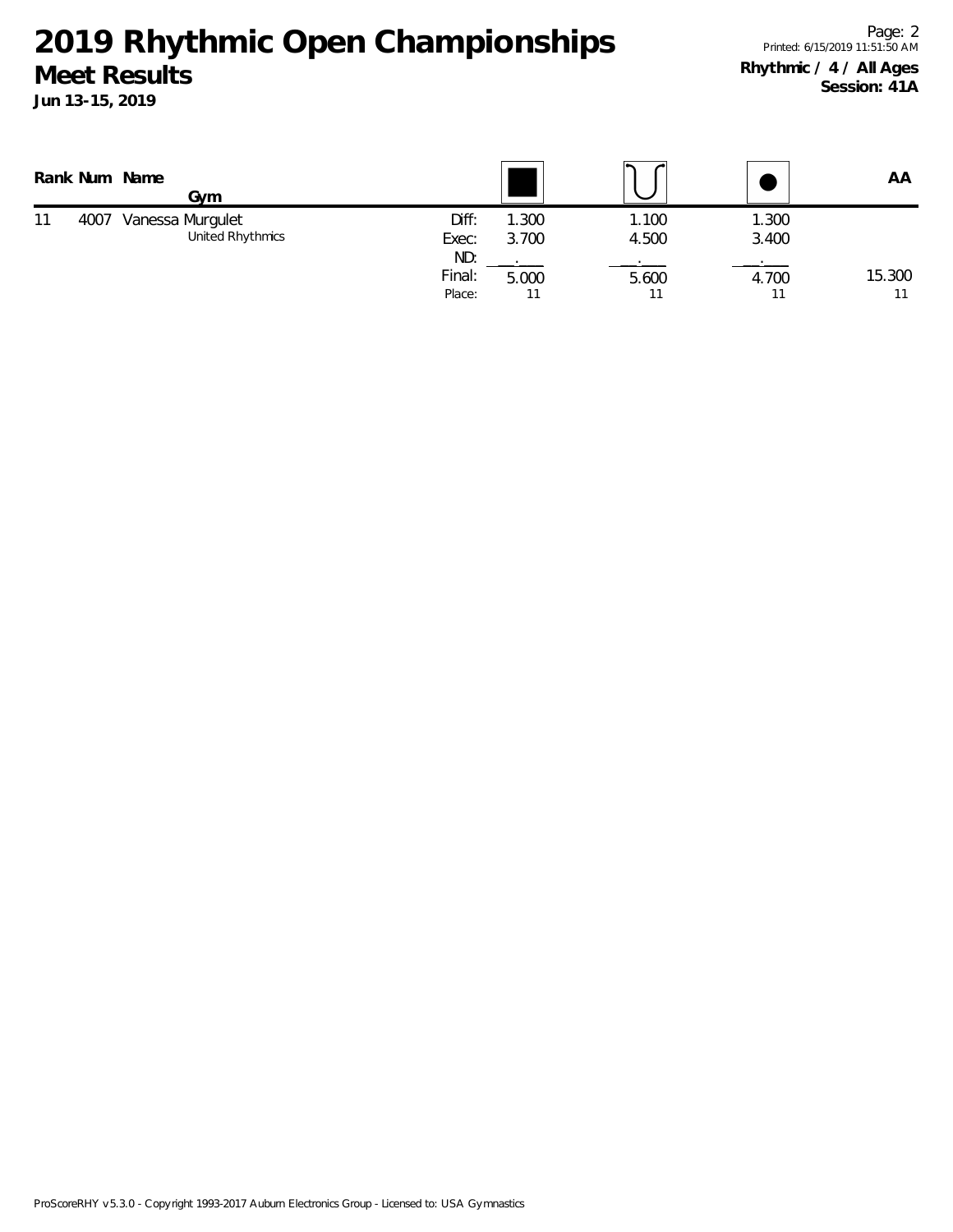|                | Rank Num Name | Gym                                            |                                 |                          |                         |                         | AA                       |
|----------------|---------------|------------------------------------------------|---------------------------------|--------------------------|-------------------------|-------------------------|--------------------------|
|                |               | 4017 Amaliya Chulyakov<br>Isadora              | Diff:<br>Exec:<br>ND:<br>Final: | 2.700<br>7.600<br>10.300 | 2.400<br>7.000<br>9.400 | 2.700<br>6.800<br>9.500 | 29.200                   |
| 2              |               | 4015 Sofia Ryabin<br>Premier Gymnastics        | Place:<br>Diff:<br>Exec:        | 1<br>2.300<br>7.600      | 1<br>2.700<br>6.400     | 1<br>2.500<br>6.200     | 1                        |
|                |               |                                                | ND:<br>Final:<br>Place:         | 9.900<br>2               | 9.100<br>2              | 8.700<br>2              | 27.700<br>2              |
| $\mathfrak{Z}$ |               | 4020 Marianna Kulpina<br>Miami Gymnastics      | Diff:<br>Exec:<br>ND:           | 2.500<br>7.100           | 2.500<br>6.400          | 2.000<br>6.100          |                          |
|                |               |                                                | Final:<br>Place:                | 9.600<br>3               | 8.900<br>3T             | 8.100<br>4              | 26.600<br>3              |
| 4              |               | 4022 Dasha Tsytser<br>United Rhythmics         | Diff:<br>Exec:<br>ND:           | 2.700<br>6.300           | 2.700<br>4.900          | 2.600<br>6.000          |                          |
|                |               |                                                | Final:<br>Place:                | 9.000<br>5               | 7.600<br>6              | 8.600<br>3              | 25.200<br>4              |
| 5              |               | 4018 Angelica Salamaha<br>Liberty Academy      | Diff:<br>Exec:<br>ND:           | 2.200<br>7.000           | 2.500<br>6.400          | 2.100<br>4.500          |                          |
|                |               |                                                | Final:<br>Place:                | 9.200<br>4               | 8.900<br>3T             | 6.600<br>9              | 24.700<br>5              |
| 6              |               | 4025 Lily Faunt<br>United Rhythmics            | Diff:<br>Exec:<br>ND:           | 2.000<br>6.700           | 2.200<br>5.500          | 2.100<br>5.300          |                          |
|                |               |                                                | Final:<br>Place:                | 8.700<br>6T              | 7.700<br>5              | 7.400<br>6              | 23.800<br>6              |
| 7              |               | 4014 Chloe Tieu<br><b>Fitness Elite</b>        | Diff:<br>Exec:<br>ND:           | 2.400<br>6.300           | 2.500<br>4.800          | 2.400<br>5.200          |                          |
|                |               |                                                | Final:<br>Place:                | 8.700<br>6T              | 7.300<br>7              | 7.600<br>5              | 23.600<br>$\overline{7}$ |
| 8              |               | 4023 Alina Zhang<br><b>Integrity Athletics</b> | Diff:<br>Exec:<br>ND:           | 1.700<br>6.600           | 2.200<br>4.600          | 1.700<br>5.000          |                          |
|                |               |                                                | Final:<br>Place:                | 8.300<br>9               | 6.800<br>9              | 6.700<br>8              | 21.800<br>8              |
| 9              |               | 4026 Violet Danelyants<br>Liberty Academy      | Diff:<br>Exec:<br>ND:           | 2.000<br>6.600           | 2.300<br>4.900          | 2.100<br>3.300          |                          |
|                |               |                                                | Final:<br>Place:                | 8.600<br>8               | 7.200<br>8              | 5.400<br>10             | 21.200<br>9              |
| 10             |               | 4016 Anika Fung<br><b>Integrity Athletics</b>  | Diff:<br>Exec:<br>ND:           | 1.800<br>6.300           | 2.500<br>3.600          | 2.000<br>4.800          |                          |
|                |               |                                                | Final:<br>Place:                | 8.100<br>$10$            | 6.100<br>10             | 6.800<br>$\overline{7}$ | 21.000<br>10             |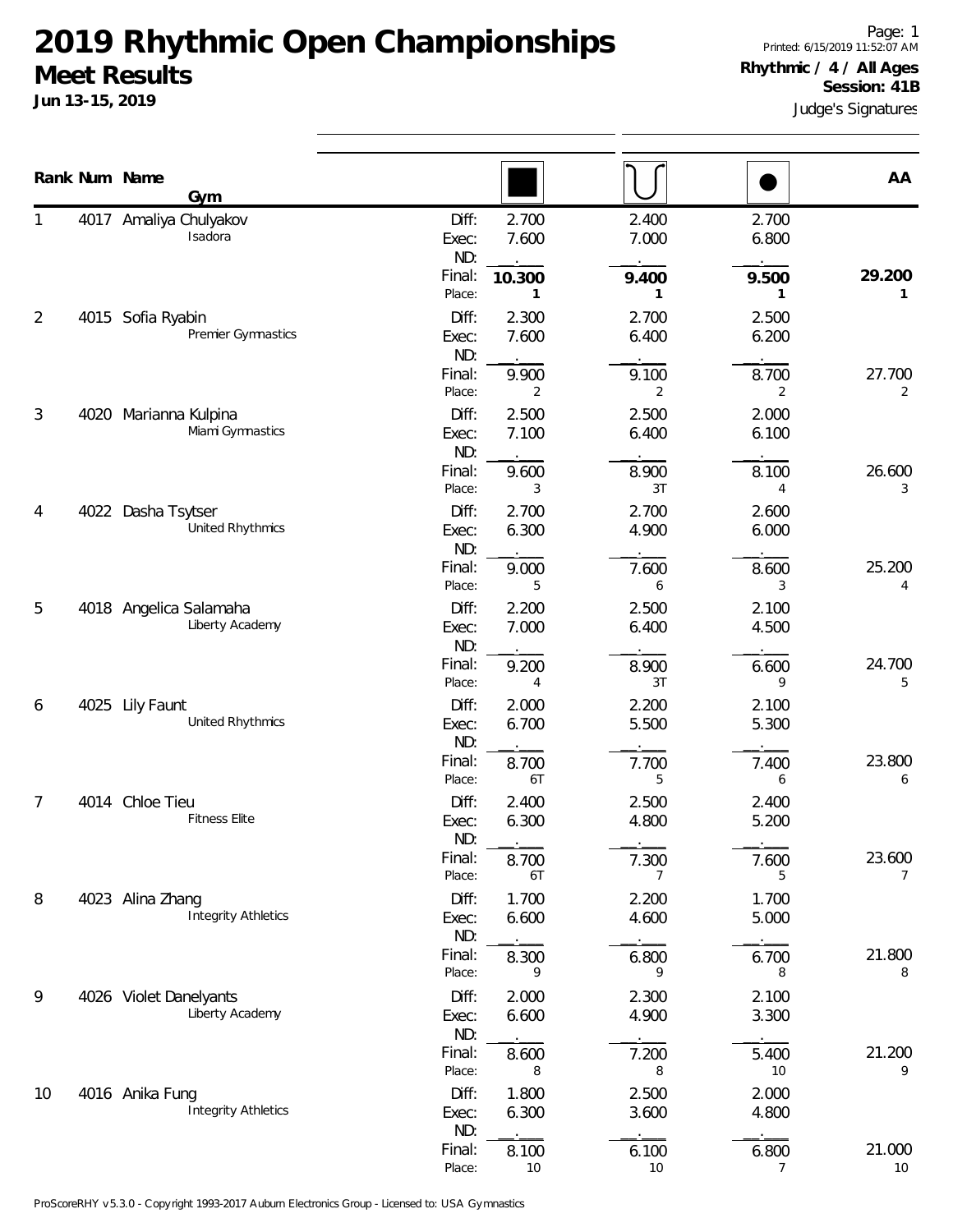**Jun 13-15, 2019**

Page: 1 Printed: 6/15/2019 3:54:07 PM **Rhythmic / 4 / All Ages Session: 42A**

Judge's Signatures

|                |                               | Rank Num Name<br>Gym                         |                       |                         |                            |                | AA                       |
|----------------|-------------------------------|----------------------------------------------|-----------------------|-------------------------|----------------------------|----------------|--------------------------|
|                |                               | 4035 Natalie Raskin<br><b>Fitness Elite</b>  | Diff:<br>Exec:<br>ND: | 2.500<br>7.000          | 2.800<br>6.600             | 2.500<br>7.000 |                          |
|                |                               |                                              | Final:<br>Place:      | 9.500<br>1              | 9.400<br>1                 | 9.500<br>1     | 28.400<br>1              |
| $\overline{2}$ | 4028                          | Nellia Romanova<br>FRG                       | Diff:<br>Exec:<br>ND: | 2.500<br>6.700          | 2.500<br>5.600             | 2.600<br>5.600 |                          |
|                |                               |                                              | Final:<br>Place:      | 9.200<br>2              | 8.100<br>2                 | 8.200<br>3     | 25.500<br>2              |
| 3              | 4031 Amayah Calderon<br>BR-WT | Diff:<br>Exec:<br>ND:                        | 2.300<br>6.000        | 2.000<br>4.900          | 2.500<br>6.200             |                |                          |
|                |                               |                                              | Final:<br>Place:      | 8.300<br>$\overline{4}$ | 6.900<br>6                 | 8.700<br>2     | 23.900<br>3              |
| 4              |                               | 4034 Serena Lam<br><b>Fitness Elite</b>      | Diff:<br>Exec:<br>ND: | 2.300<br>6.300          | 2.400<br>5.000             | 2.400<br>5.300 |                          |
|                |                               |                                              | Final:<br>Place:      | 8.600<br>3              | 7.400<br>5                 | 7.700<br>4     | 23.700<br>4              |
| 5              |                               | 4033 Retta Zhou<br>Oakland Rhythmics         | Diff:<br>Exec:<br>ND: | 1.700<br>5.600          | 2.700<br>5.400<br>$-0.300$ | 2.000<br>5.200 |                          |
|                |                               |                                              | Final:<br>Place:      | 7.300<br>6              | 7.800<br>3                 | 7.200<br>6     | 22.300<br>5              |
| 6              |                               | 4029 Allison Banar<br><b>Fitness Elite</b>   | Diff:<br>Exec:<br>ND: | 2.000<br>5.000          | 2.100<br>5.600             | 2.000<br>5.400 |                          |
|                |                               |                                              | Final:<br>Place:      | 7.000<br>7              | 7.700<br>4                 | 7.400<br>5     | 22.100<br>6              |
| 7              |                               | 4030 Gilliana Li<br>Oregon Rhythmic          | Diff:<br>Exec:<br>ND: | 1.400<br>6.600          | 1.700<br>5.100             | 2.300<br>4.700 |                          |
|                |                               |                                              | Final:<br>Place:      | 8.000<br>5              | 6.800<br>7                 | 7.000<br>7     | 21.800<br>$\overline{7}$ |
| 8              |                               | 4027 Alice You<br>Oregon Rhythmic            | Diff:<br>Exec:<br>ND: | 1.400<br>5.100          | 1.700<br>4.700             | 2.100<br>3.400 |                          |
|                |                               |                                              | Final:<br>Place:      | 6.500<br>8              | 6.400<br>8                 | 5.500<br>8     | 18.400<br>8              |
| 9              |                               | 4032 Daniella Knight<br>Yaga Rhythmic Gymnas | Diff:<br>Exec:<br>ND: | 1.300<br>4.100          | 1.300<br>4.100             | 1.300<br>2.900 |                          |
|                |                               |                                              | Final:<br>Place:      | 5.400<br>9              | 5.400<br>9                 | 4.200<br>9     | 15.000<br>9              |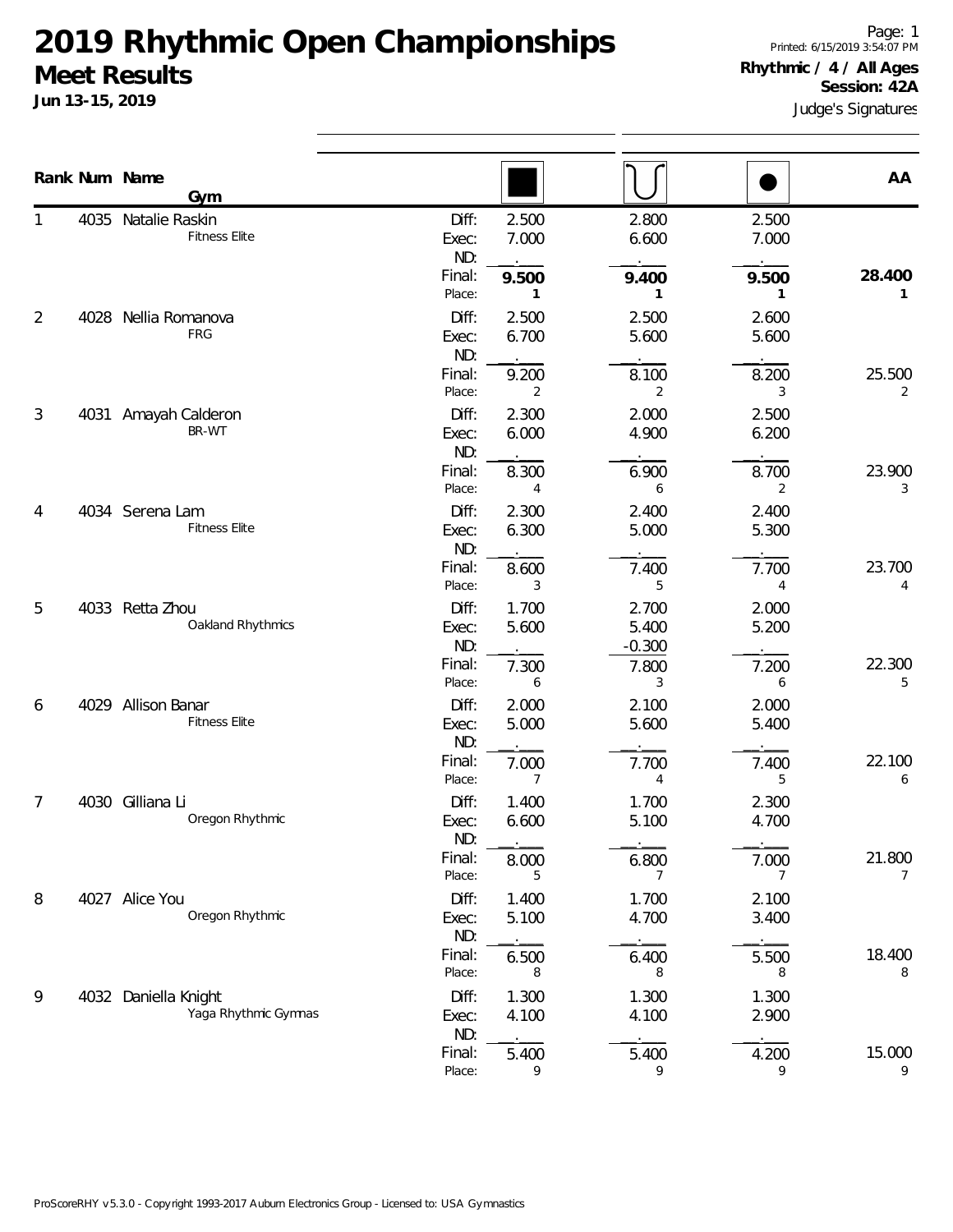**Jun 13-15, 2019**

Page: 1 Printed: 6/15/2019 3:54:26 PM **Rhythmic / 4 / All Ages Session: 43A**

Judge's Signatures

|     |      | Rank Num Name<br>Gym                       |                                    |                              |                                  |                              | AA                       |
|-----|------|--------------------------------------------|------------------------------------|------------------------------|----------------------------------|------------------------------|--------------------------|
| 1   |      | 4037 Daniella Konyk<br>Vitrychenko         | Diff:<br>Exec:<br>ND:<br>Final:    | 2.400<br>7.400<br>9.800      | 3.000<br>6.300<br>9.300          | 2.900<br>6.900<br>9.800      | 28.900                   |
| 2   |      | 4039 Lada Tulbovich<br>Isadora             | Place:<br>Diff:<br>Exec:           | -1<br>2.400<br>6.900         | 3<br>2.800<br>7.100              | 1<br>2.900<br>6.100          | 1                        |
|     |      |                                            | ND:<br>Final:<br>Place:            | 9.300<br>4                   | 9.900<br>1                       | 9.000<br>3                   | 28.200<br>$\overline{2}$ |
| 3   | 4041 | Alexandra Gavrilova<br>Liberty Academy     | Diff:<br>Exec:<br>ND:              | 2.500<br>7.200               | 2.500<br>6.500                   | 2.600<br>6.800               |                          |
| 4   | 4045 | Nadia Espinosa-Ulrich<br>Miami Gymnastics  | Final:<br>Place:<br>Diff:<br>Exec: | 9.700<br>2<br>2.200<br>6.400 | 9.000<br>5<br>2.500<br>6.600     | 9.400<br>2<br>2.500<br>6.400 | 28.100<br>3              |
|     |      |                                            | ND:<br>Final:<br>Place:            | 8.600<br>6                   | 9.100<br>4                       | 8.900<br>4                   | 26.600<br>4              |
| 5   |      | 4044 Alina Dekhkanov<br>Premier Gymnastics | Diff:<br>Exec:<br>ND:              | 1.900<br>5.700               | 2.500<br>7.000                   | 2.600<br>6.000               |                          |
| 6   |      | 4043 Lilian Temujin                        | Final:<br>Place:<br>Diff:          | 7.600<br>11<br>2.400         | 9.500<br>2<br>2.100              | 8.600<br>5<br>2.200          | 25.700<br>5              |
|     |      | <b>ISRG</b>                                | Exec:<br>ND:<br>Final:             | 7.100<br>9.500               | 5.500<br>7.600                   | 5.600<br>7.800               | 24.900                   |
| 7   |      | 4036 Lisa Kochubey<br><b>ISRG</b>          | Place:<br>Diff:<br>Exec:           | 3<br>2.100<br>6.400          | 11<br>2.400<br>5.300             | 9T<br>2.300<br>5.600         | 6                        |
|     |      |                                            | ND:<br>Final:<br>Place:            | 8.500<br>7                   | 7.700<br>10                      | 7.900<br>8                   | 24.100<br>7              |
| 8T  |      | 4046 Milena Dzhamgaryan<br>Isadora         | Diff:<br>Exec:<br>ND:              | 2.400<br>6.600               | 2.400<br>5.400                   | 2.300<br>4.800               |                          |
| 8T  |      | 4038 Amanda Pinto                          | Final:<br>Place:<br>Diff:          | 9.000<br>5<br>2.100          | 7.800<br>9<br>2.400              | 7.100<br>12<br>2.400         | 23.900<br>8T             |
|     |      | H.O.P.E.                                   | Exec:<br>ND:<br>Final:<br>Place:   | 6.000<br>8.100<br>9          | 5.600<br>8.000<br>$\overline{7}$ | 5.400<br>7.800<br>9T         | 23.900<br>8T             |
| 10T |      | 4047 Sophia Vorobey<br><b>CHR</b>          | Diff:<br>Exec:<br>ND:              | 2.200<br>6.100               | 2.600<br>5.300                   | 2.400<br>5.000               |                          |
|     |      |                                            | Final:<br>Place:                   | 8.300<br>8                   | 7.900<br>8                       | 7.400<br>11                  | 23.600<br><b>10T</b>     |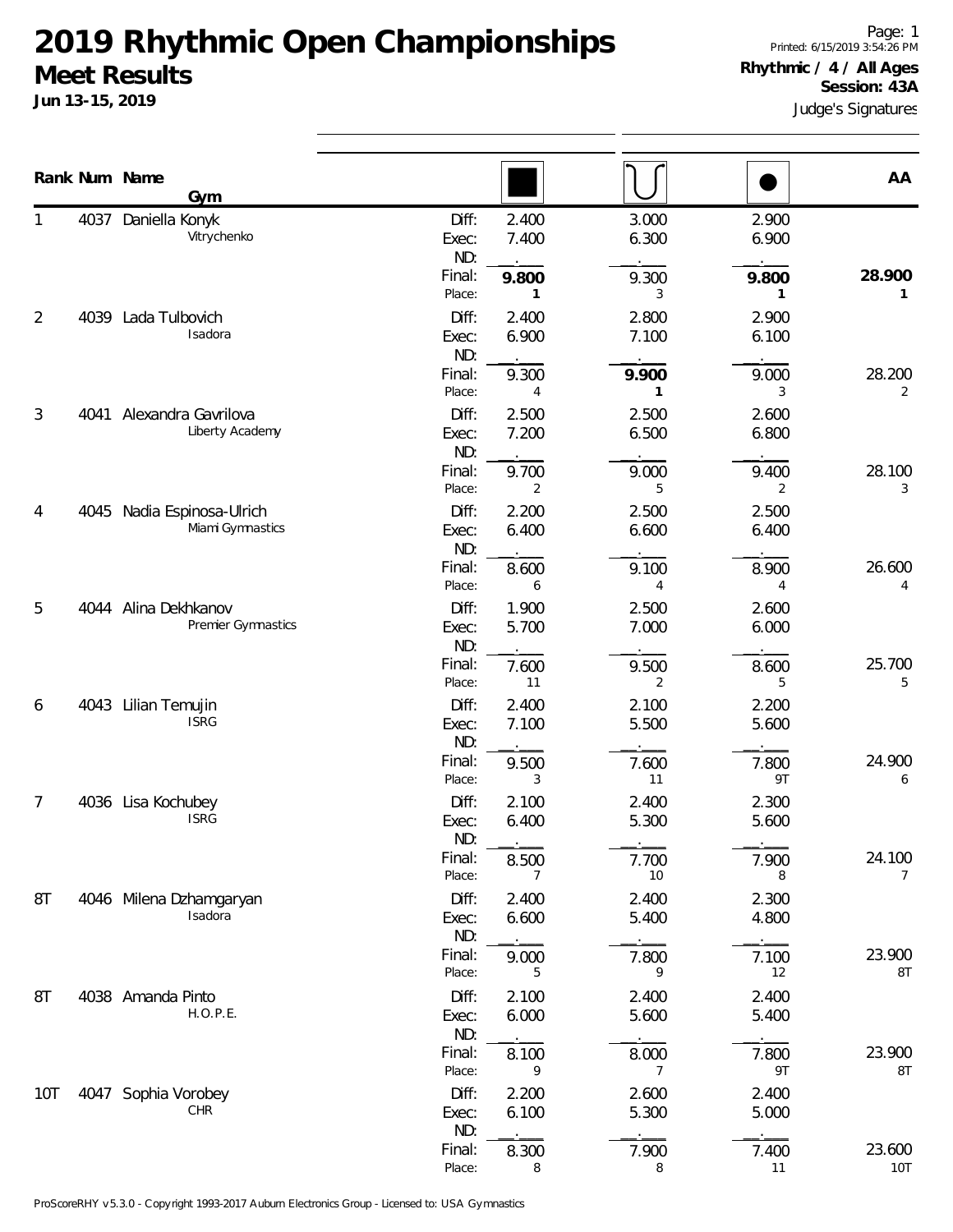|     |      | Rank Num Name<br>Gym            |                       |                            |                |                | AA            |
|-----|------|---------------------------------|-----------------------|----------------------------|----------------|----------------|---------------|
| 10T |      | 4042 Aliya Sharipova<br>Isadora | Diff:<br>Exec:<br>ND: | 2.300<br>5.600<br>$-0.500$ | 2.100<br>6.000 | 2.300<br>5.800 |               |
|     |      |                                 | Final:<br>Place:      | 7.400<br>12                | 8.100<br>6     | 8.100          | 23.600<br>10T |
| 12  | 4040 | Linda Petersen<br>H. O. P.E.    | Diff:<br>Exec:<br>ND: | 2.300<br>5.600             | 2.200<br>5.100 | 2.500<br>5.800 |               |
|     |      |                                 | Final:<br>Place:      | 7.900<br>10                | 7.300<br>12    | 8.300<br>b     | 23.500<br>12  |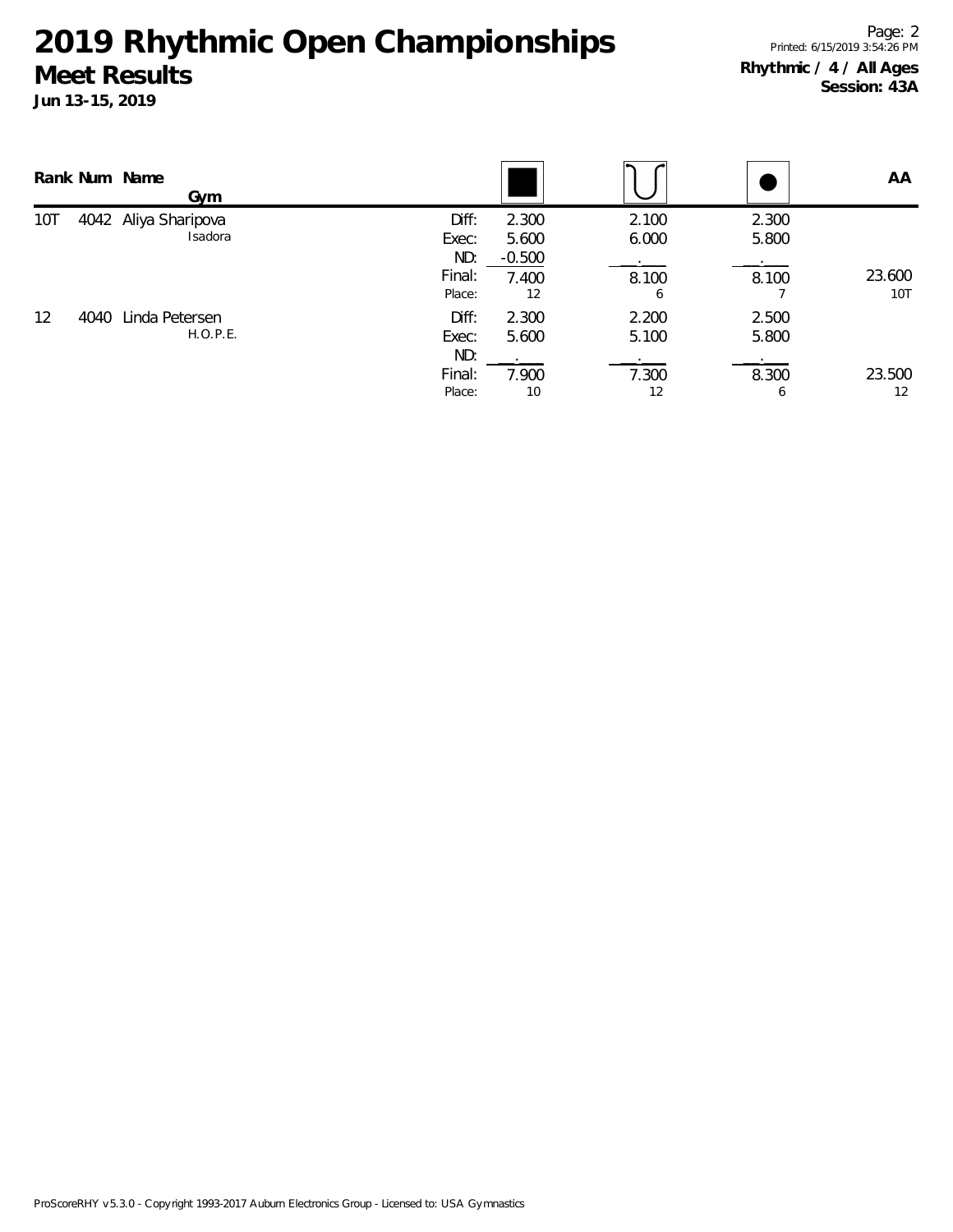**Jun 13-15, 2019**

Judge's Signatures

|    | Rank Num Name | Gym                                                  |                         |                          |                         |                | AA                       |
|----|---------------|------------------------------------------------------|-------------------------|--------------------------|-------------------------|----------------|--------------------------|
|    | 4056          | Isabella Loverde<br>VIDA                             | Diff:<br>Exec:<br>ND:   | 2.900<br>7.200           | 2.800<br>7.000          | 3.100<br>7.000 |                          |
|    |               |                                                      | Final:<br>Place:        | 10.100<br>1              | 9.800<br>1              | 10.100<br>1    | 30.000<br>1              |
| 2  | 4059          | Nida Samonis<br>ESCX                                 | Diff:<br>Exec:          | 2.700<br>6.900           | 2.900<br>6.500          | 3.000<br>6.500 |                          |
|    |               |                                                      | ND:<br>Final:<br>Place: | 9.600<br>3               | 9.400<br>3              | 9.500<br>2     | 28.500<br>2              |
| 3  |               | 4058 Anastasia Chirun<br><b>MPNYC</b>                | Diff:<br>Exec:<br>ND:   | 2.600<br>7.400           | 2.400<br>6.400          | 2.400<br>6.100 |                          |
|    |               |                                                      | Final:<br>Place:        | 10.000<br>$\overline{2}$ | 8.800<br>4              | 8.500<br>6     | 27.300<br>3              |
| 4  | 4051          | Kalina Murdoch<br>ESCX                               | Diff:<br>Exec:<br>ND:   | 2.600<br>6.500           | 2.800<br>6.700          | 2.400<br>5.300 |                          |
|    |               |                                                      | Final:<br>Place:        | 9.100<br>4               | 9.500<br>2              | 7.700<br>9     | 26.300<br>4              |
| 5  |               | 4054 Greta Jonusas<br><b>ESCX</b>                    | Diff:<br>Exec:<br>ND:   | 2.700<br>6.100           | 2.400<br>6.000          | 2.900<br>5.400 |                          |
|    |               |                                                      | Final:<br>Place:        | 8.800<br>5               | 8.400<br>6              | 8.300<br>7     | 25.500<br>5              |
| 6  |               | 4060 Erika Salaviejus<br>Yaga Rhythmic Gymnas        | Diff:<br>Exec:<br>ND:   | 1.700<br>6.500           | 2.400<br>6.200          | 1.800<br>6.100 |                          |
|    |               |                                                      | Final:<br>Place:        | 8.200<br>10              | 8.600<br>5              | 7.900<br>8     | 24.700<br>6              |
| 7  |               | 4052 Anna Khvalsky<br><b>Integrity Athletics</b>     | Diff:<br>Exec:<br>ND:   | 2.000<br>6.400           | 2.600<br>4.100          | 2.600<br>6.700 |                          |
|    |               |                                                      | Final:<br>Place:        | 8.400<br>8               | 6.700<br>12             | 9.300<br>3     | 24.400<br>$\overline{7}$ |
| 8  |               | 4050 Jaimie Gao<br><b>Fitness Elite</b>              | Diff:<br>Exec:<br>ND:   | 2.500<br>6.200           | 2.200<br>4.700          | 2.400<br>6.300 |                          |
|    |               |                                                      | Final:<br>Place:        | 8.700<br>6               | 6.900<br>9T             | 8.700<br>4     | 24.300<br>8              |
| 9  |               | 4061 Vivienne Proffitt<br><b>Integrity Athletics</b> | Diff:<br>Exec:<br>ND:   | 2.300<br>6.300           | 2.400<br>4.400          | 2.500<br>6.100 |                          |
|    |               |                                                      | Final:<br>Place:        | 8.600<br>7               | 6.800<br>11             | 8.600<br>5     | 24.000<br>9              |
| 10 |               | 4057 Sasha Fedulova<br>Vitrychenko                   | Diff:<br>Exec:<br>ND:   | 2.200<br>5.600           | 2.800<br>4.900          | 2.300<br>4.800 |                          |
|    |               |                                                      | Final:<br>Place:        | 7.800<br>11T             | 7.700<br>$\overline{7}$ | 7.100<br>11    | 22.600<br>10             |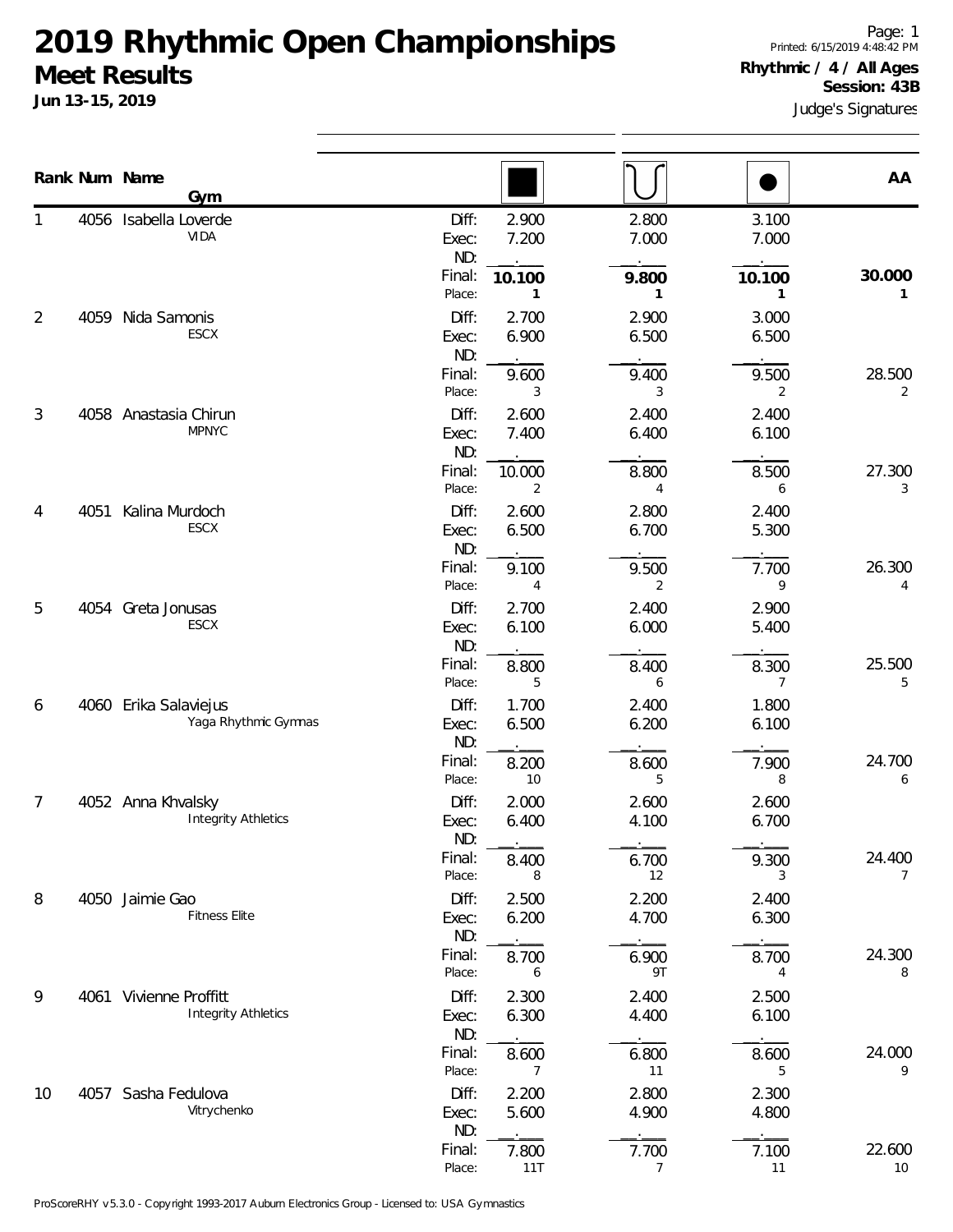|    |      | Rank Num Name<br>Gym                   |                                           |                                |                               |                               | AA           |
|----|------|----------------------------------------|-------------------------------------------|--------------------------------|-------------------------------|-------------------------------|--------------|
| 11 |      | 4048 Claire Jeong<br>Oakland Rhythmics | Diff:<br>Exec:<br>ND:<br>Final:<br>Place: | 2.300<br>6.000<br>8.300<br>9   | 2.400<br>3.600<br>6.000<br>13 | 2.300<br>5.300<br>7.600<br>10 | 21.900<br>11 |
| 12 | 4053 | Eva Zinin<br>Yaga Rhythmic Gymnas      | Diff:<br>Exec:<br>ND:<br>Final:<br>Place: | 1.900<br>5.700<br>7.600<br>13  | 2.100<br>4.800<br>6.900<br>9T | 1.500<br>5.200<br>6.700<br>13 | 21.200<br>12 |
| 13 | 4049 | Sophia Tisoc<br>Yaga Rhythmic Gymnas   | Diff:<br>Exec:<br>ND:<br>Final:<br>Place: | 2.100<br>5.700<br>7.800<br>11T | 2.200<br>4.800<br>7.000<br>8  | 1.600<br>4.400<br>6.000<br>14 | 20.800<br>13 |
| 14 | 4055 | Sayuri Barve<br><b>MHG</b>             | Diff:<br>Exec:<br>ND:<br>Final:<br>Place: | 1.600<br>5.400<br>7.000<br>14  | 1.900<br>3.300<br>5.200<br>14 | 1.400<br>5.500<br>6.900<br>12 | 19.100<br>14 |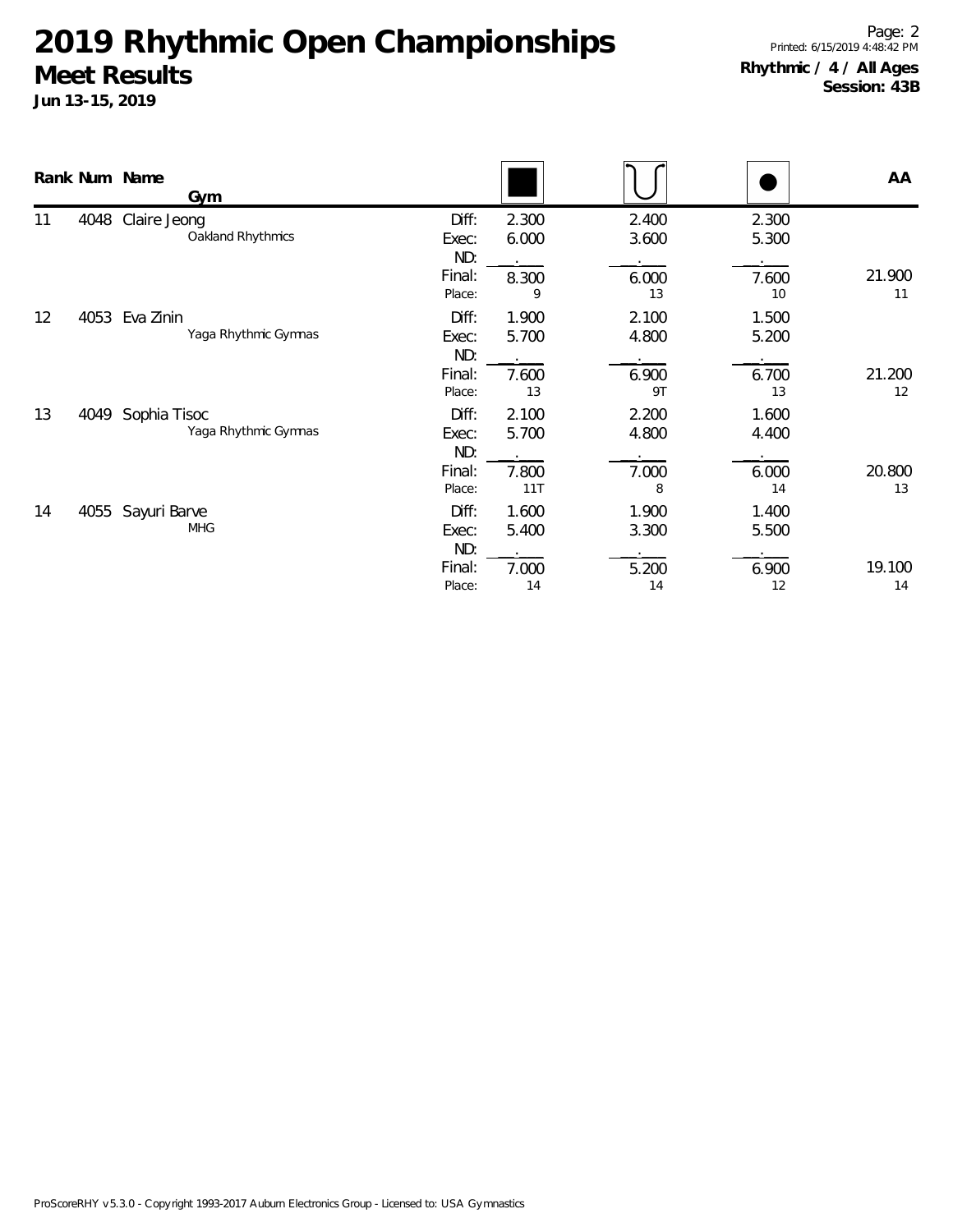|    |      | Rank Num Name<br>Gym                           |                         |                         |                            |                | AA                       |
|----|------|------------------------------------------------|-------------------------|-------------------------|----------------------------|----------------|--------------------------|
|    |      | 4062 Stephanie Smiarowski<br>ESCX              | Diff:<br>Exec:<br>ND:   | 2.400<br>6.000          | 2.900<br>6.100             | 2.900<br>6.300 |                          |
|    |      |                                                | Final:<br>Place:        | 8.400<br>5              | 9.000<br>1                 | 9.200<br>1     | 26.600<br>1              |
| 2  |      | 4069 Gyte Lescinskaite<br>Yaga Rhythmic Gymnas | Diff:<br>Exec:<br>ND:   | 2.400<br>7.000          | 2.300<br>5.700<br>$-0.100$ | 2.400<br>6.500 |                          |
|    |      |                                                | Final:<br>Place:        | 9.400<br>1              | 7.900<br>6                 | 8.900<br>2     | 26.200<br>2              |
| 3  | 4071 | Charlotte Tisor<br><b>MHG</b>                  | Diff:<br>Exec:<br>ND:   | 2.400<br>6.800          | 2.100<br>6.000             | 2.100<br>6.200 |                          |
|    |      |                                                | Final:<br>Place:        | 9.200<br>2              | 8.100<br>5                 | 8.300<br>4     | 25.600<br>3              |
| 4  | 4070 | Sophia Shane<br><b>MPNYC</b>                   | Diff:<br>Exec:<br>ND:   | 2.700<br>6.300          | 2.100<br>5.600             | 2.800<br>6.000 |                          |
|    |      | Final:<br>Place:                               | 9.000<br>$\overline{4}$ | 7.700<br>$\overline{7}$ | 8.800<br>3                 | 25.500<br>4    |                          |
| 5  |      | 4064 Ava Shane<br><b>MPNYC</b>                 | Diff:<br>Exec:<br>ND:   | 2.400<br>6.700          | 2.600<br>5.900             | 2.300<br>5.300 |                          |
|    |      |                                                | Final:<br>Place:        | 9.100<br>3              | 8.500<br>3                 | 7.600<br>5T    | 25.200<br>5              |
| 6  |      | 4065 Barbare Batiashvilli<br><b>MPNYC</b>      | Diff:<br>Exec:<br>ND:   | 2.300<br>5.900          | 2.300<br>6.300             | 2.600<br>5.000 |                          |
|    |      |                                                | Final:<br>Place:        | 8.200<br>6              | 8.600<br>2                 | 7.600<br>5T    | 24.400<br>6              |
| 7  |      | 4067 Velvet Rhinewine<br>Oregon Rhythmic       | Diff:<br>Exec:<br>ND:   | 2.100<br>5.900          | 2.300<br>4.900             | 2.300<br>5.200 |                          |
|    |      |                                                | Final:<br>Place:        | 8.000<br>8T             | 7.200<br>9                 | 7.500<br>7T    | 22.700<br>$\overline{7}$ |
| 8T |      | 4074 Ella Souliyadeth<br>Gymnastics World      | Diff:<br>Exec:<br>ND:   | 2.200<br>5.000          | 2.200<br>6.100             | 2.700<br>4.400 |                          |
|    |      |                                                | Final:<br>Place:        | 7.200<br>11             | 8.300<br>4                 | 7.100<br>10    | 22.600<br>8T             |
| 8T |      | 4072 Isabella Vander Elst<br>BR-WT             | Diff:<br>Exec:<br>ND:   | 2.500<br>5.600          | 2.300<br>4.700             | 2.600<br>4.900 |                          |
|    |      |                                                | Final:<br>Place:        | 8.100<br>7              | 7.000<br>11                | 7.500<br>7T    | 22.600<br>8T             |
| 10 |      | 4063 Alysia Lu<br>ESCX                         | Diff:<br>Exec:<br>ND:   | 2.200<br>5.800          | 2.400<br>4.700             | 2.800<br>4.200 |                          |
|    |      |                                                | Final:<br>Place:        | 8.000<br>8T             | 7.100<br>$10$              | 7.000<br>11    | 22.100<br>10             |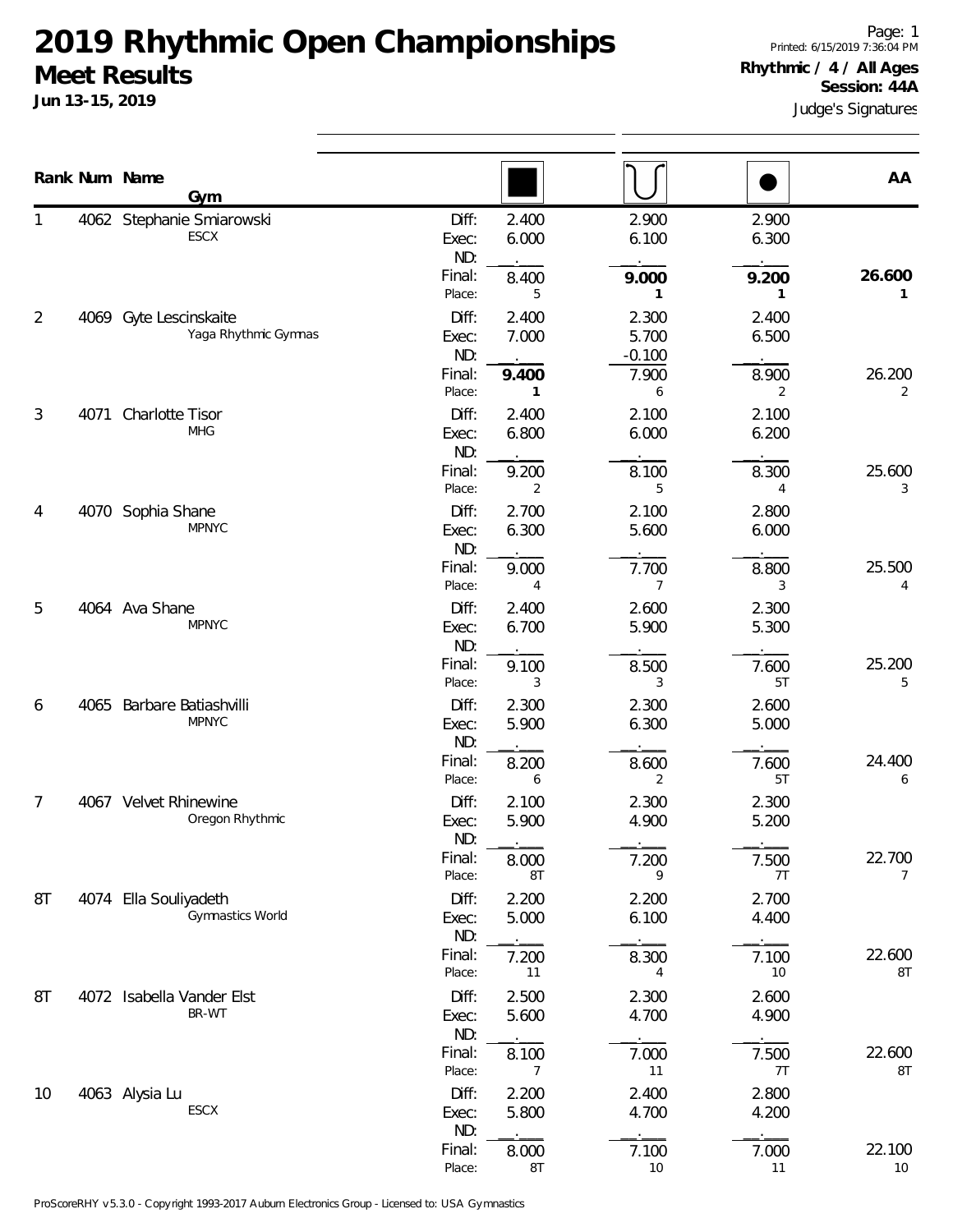|    |      | Rank Num Name<br>Gym                   |                                           |                               |                               |                               | AA           |
|----|------|----------------------------------------|-------------------------------------------|-------------------------------|-------------------------------|-------------------------------|--------------|
| 11 |      | 4066 Sophia Pearse<br>United Rhythmics | Diff:<br>Exec:<br>ND:<br>Final:<br>Place: | 2.100<br>4.700<br>6.800<br>12 | 2.100<br>5.500<br>7.600<br>8  | 2.500<br>4.300<br>6.800<br>12 | 21.200<br>11 |
| 12 | 4073 | Mai Roe Kozorovitsky<br><b>ISRG</b>    | Diff:<br>Exec:<br>ND:<br>Final:<br>Place: | 2.200<br>5.200<br>7.400<br>10 | 2.000<br>4.700<br>6.700<br>12 | 2.500<br>3.800<br>6.300<br>13 | 20.400<br>12 |
| 13 | 4068 | Namisa Vorasane<br><b>MHG</b>          | Diff:<br>Exec:<br>ND:<br>Final:<br>Place: | 1.900<br>4.600<br>6.500<br>13 | 2.500<br>2.900<br>5.400<br>13 | 2.300<br>5.100<br>7.400<br>9  | 19.300<br>13 |